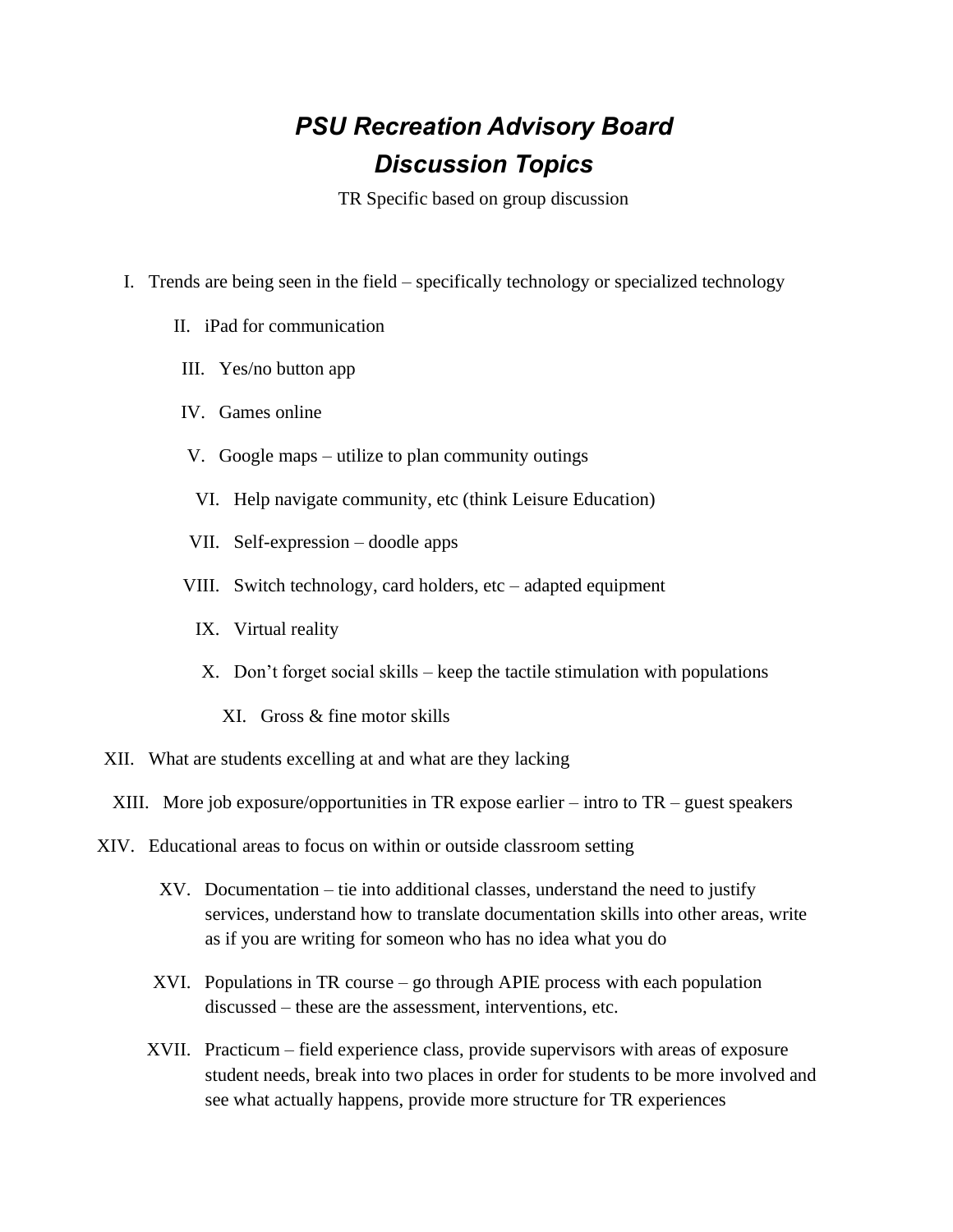- XVIII. Within classes resources/interventions how adapt for groups from kids to adults, how do we need to set up this activity for each group – keep in mind, etc.
	- XIX. Assessment how to do assessments with people who are non-verbal, how gather this information, how adapt for different populations
	- XX. Help make aware of other therapies and how they work together, recognize exposure to these areas are important
	- XXI. Students provide in-service/training/workshops about TR, how can we help other therapies
- XXII. Research project ideas for recreation students (includes all emphases areas)
	- XXIII. Importance of play in various venues/settings
	- XXIV. Physical activity and cognition
	- XXV. Mental health & relaxation methods mindfulness, etc.
	- XXVI. Cultivation w/horticulture
		- XXVII. Skills students are learning through horticulture, reflect how this relates to their life, sticking with something all the way through
- XXVIII. Any workshop, conferences, trainings or certifications recommend faculty and/or students be aware of
	- XXIX. Brain Injury Association
	- XXX. Music Therapy
	- XXXI. Early Childhood
	- XXXII. Wheelchair training
	- XXXIII. Crisis control & prevention
	- XXXIV. Fitness instructor yoga, tai chi, adaptations
	- XXXV. SMART sensory, motor, arousal regulation training
	- XXXVI. Sensory training/workshops
	- XXXVII. MAB management of aggressive behavior